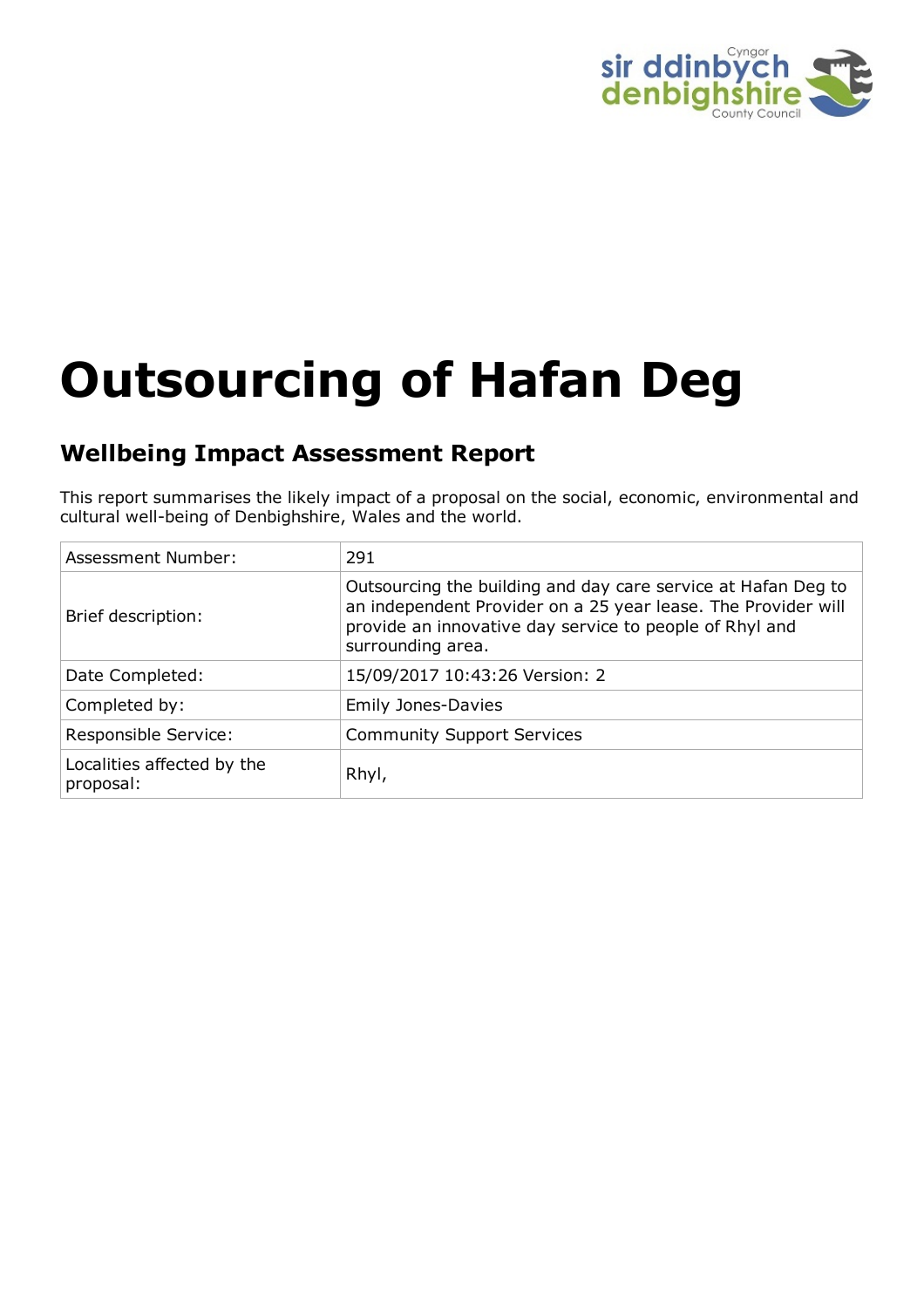# **IMPACT ASSESSMENT SUMMARY AND CONCLUSION**

Before we look in detail at the contribution and impact of the proposal, it is important to consider how the proposal is applying the sustainable development principle. This means that we must act "in a manner which seeks to ensure that the needs of the present are met without compromising the ability of future generations to meet their own needs."

#### **Score for the sustainability of the approach**

Could some small changes in your thinking produce a better result?



(3 out of 4 stars)

Actual score : 22 / 24.

## **Summary of impact**

#### Wellbeing Goals



#### **Main conclusions**

Overall, the service is going to have a positive effect on Denbighshire. The service is tailored towards providing a healthier Denbighshire, whilst providing on-going services to the local community. No further impact assessment is required.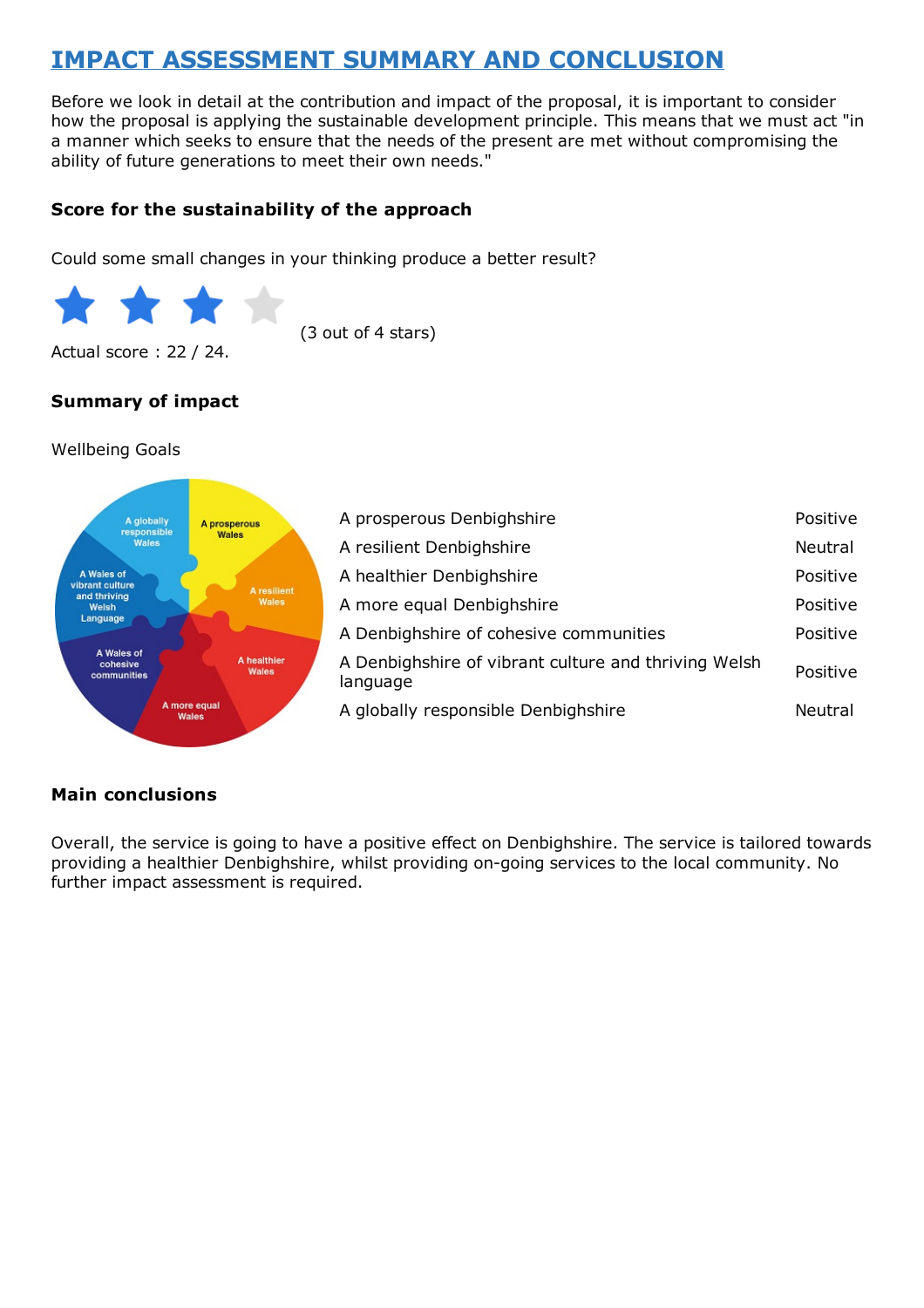# **THE LIKELY IMPACT ON DENBIGHSHIRE, WALES AND THE WORLD**

# **A prosperous Denbighshire**

| Overall Impact           | Positive                                                                                                                                                                                                                                                                                                              |
|--------------------------|-----------------------------------------------------------------------------------------------------------------------------------------------------------------------------------------------------------------------------------------------------------------------------------------------------------------------|
| Justification for impact | This service is going to create access to the community for<br>those people who would have otherwise struggled. It will<br>become a community hub, a place for people to go for support,<br>social interaction and stimulation. The increase of people into<br>the area on a regular basis will benefit Denbighshire. |

#### **Positive consequences identified:**

This service will enhance the Rhyl and surrounding areas by bringing people together, creating roles and responsibilities for people attending, whilst creating a hub for the local area to access different activities.

Opportunity to increase Jobs within the centre as the service is developed

A major part of this service is to support people to maintain daily living skills and support them to find new skills and abilities.

The project will look at how transport for the citizens can be provided in different ways, making people more independent and sourcing out their own methods of transport and mobility.

#### **Unintended negative consequences identified:**

Minimal service being transferred over means potential reduction in hours or loss of jobs the timescales to do this will be over a long period of time. 1 bus will be lost in the tender process

#### **Mitigating actions:**

Monitor the service closely to see whether the upskilling of people can be carried out any quicker. Offer the provider the choice of taking a bus as part of the tender.

## **A resilient Denbighshire**

| Overall Impact           | Neutral                                                                                                                                                                                                                                                                                                                                                                                                                                                                     |
|--------------------------|-----------------------------------------------------------------------------------------------------------------------------------------------------------------------------------------------------------------------------------------------------------------------------------------------------------------------------------------------------------------------------------------------------------------------------------------------------------------------------|
| Justification for impact | The service is currently underused. The idea of the tender is to<br>increase people coming to the centre independently and with<br>support. Therefore, there will be an increase in traffic to and<br>from the service because the transport previously supplied is no<br>longer viable. Waste and recycling will increase, however, there<br>are already suitable arrangements in place to collect this, and<br>as it is currenly underused there should be minimal impact |

#### **Positive consequences identified:**

This will have no impact

The building will remain the same.

This will reduce. currently the centre runs two buses for transport. This has been reduced to 1 in anticipation of the tender, and the option for the Provider has been given to find their own methods of transportation.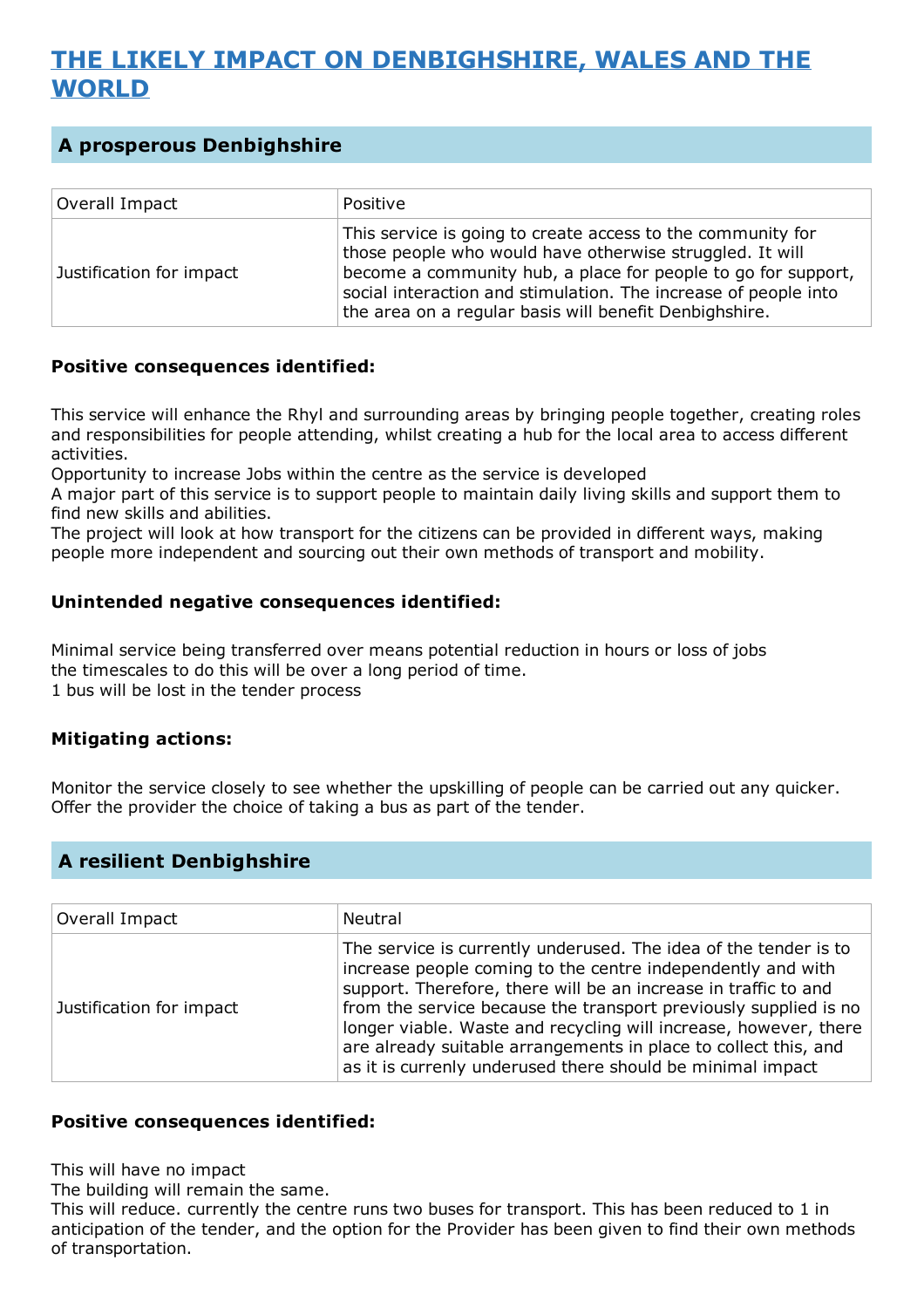Hafan Deg acts as an emergency back up centre for such an occasion.

#### **Unintended negative consequences identified:**

Possible increase in traffic to and from the centre during drop off and pick up times at the centre as the centre useage increases there may be an increase in recycling / waste, but this will be minimal.

#### **Mitigating actions:**

Close monitoring of the service.

#### **A healthier Denbighshire**

| Overall Impact           | Positive                                                                                                                                           |
|--------------------------|----------------------------------------------------------------------------------------------------------------------------------------------------|
| Justification for impact | The service is focused on preventing isolation and encouraging<br>participation to increase wellbeing. Therefore there are no<br>negative impacts. |

#### **Positive consequences identified:**

The project main objective is to provide a social environment to prevent isolation and promote wellbeing.

Fitted kitchen will be used to full potential for the community. Currently under used.

The day service aims to increase leisure opportunities for those attending the service. These will depend on peoples wants and interests and what support is available for participation

This is a key element of the service. The main goal of the service is to reduce isolation and increase people's well being to support them to remain within their community for longer.

The service will offer signposting to other organisations including health.

#### **Unintended negative consequences identified:**

#### **Mitigating actions:**

Monitor closely

## **A more equal Denbighshire**

| Overall Impact           | Positive                                                                                                                                                                                                                                                            |
|--------------------------|---------------------------------------------------------------------------------------------------------------------------------------------------------------------------------------------------------------------------------------------------------------------|
| Justification for impact | The service objective is to provide support to people over the<br>age of 65 or with a disability. The service will offer a signposting<br>service and support to help people manage their financial<br>situation, deal with poverty issues and benefit entitlement. |

#### **Positive consequences identified:**

The service is aimed for people over the age of 65 or those with a disability. The centre will become a Hub for people to drop in and use the services as they wish. It will encompass people from all backgrounds and diversities.

Those people using the centre will be assessed through the new care act to ensure that they have enough money, benefits etc. Also the centre will continuously work with people to support them to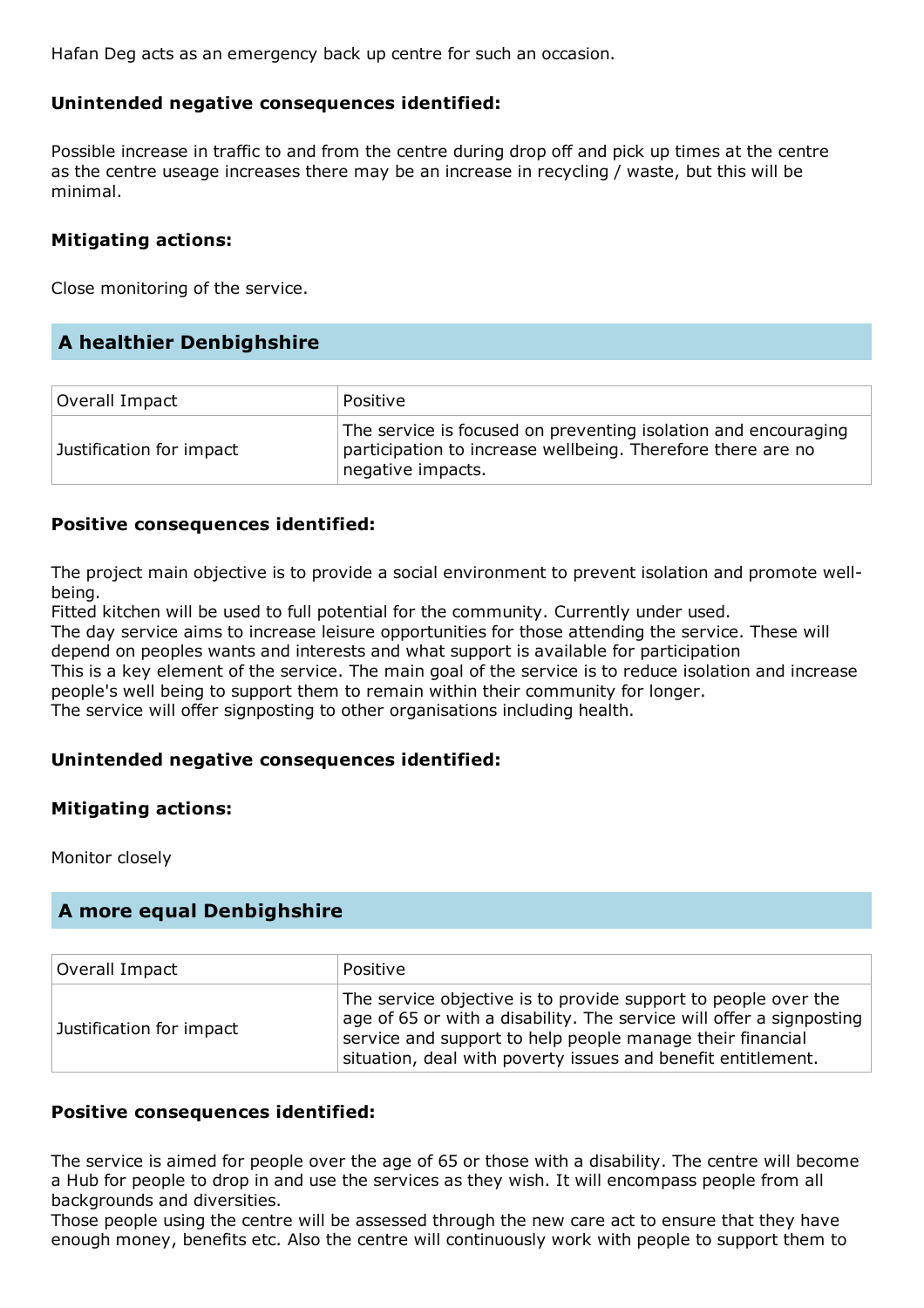mange this ongoing.

# **Unintended negative consequences identified:**

# **Mitigating actions:**

Monitor that the signposting service is working correctly.

# **A Denbighshire of cohesive communities**

| Overall Impact           | ' Positive |
|--------------------------|------------|
| Justification for impact |            |

# **Positive consequences identified:**

Safeguarding of vulnerable adults is key and will be monitored through the contract. The service objectives are to increase volunteering within the community, increase involvement with the local community and support people to engage more within their local community. The location is idea for this type of service. The building forms part of a social housing site close to the main town of Rhyl. It has good road links and bus links for easy access.

#### **Unintended negative consequences identified:**

#### **Mitigating actions:**

Monitor the contract and ensure training of staff is current.

## **A Denbighshire of vibrant culture and thriving Welsh language**

| Overall Impact           | Positive                                                                                                                                                   |
|--------------------------|------------------------------------------------------------------------------------------------------------------------------------------------------------|
| Justification for impact | Welsh Language is essential in this service for those people to<br>receive services in the language they wish. It will be a clause<br>within the contract. |

#### **Positive consequences identified:**

The service will be offered bilingually when ever possible.

Bilingual signage will be used at the centre, and welsh Language courses will be available to staff through Denbighshire.

Links with the community, eisteddfod, etc will be encouraged as part of the service within the spec.

#### **Unintended negative consequences identified:**

#### **Mitigating actions:**

Monitor the contract.

#### **A globally responsible Denbighshire**